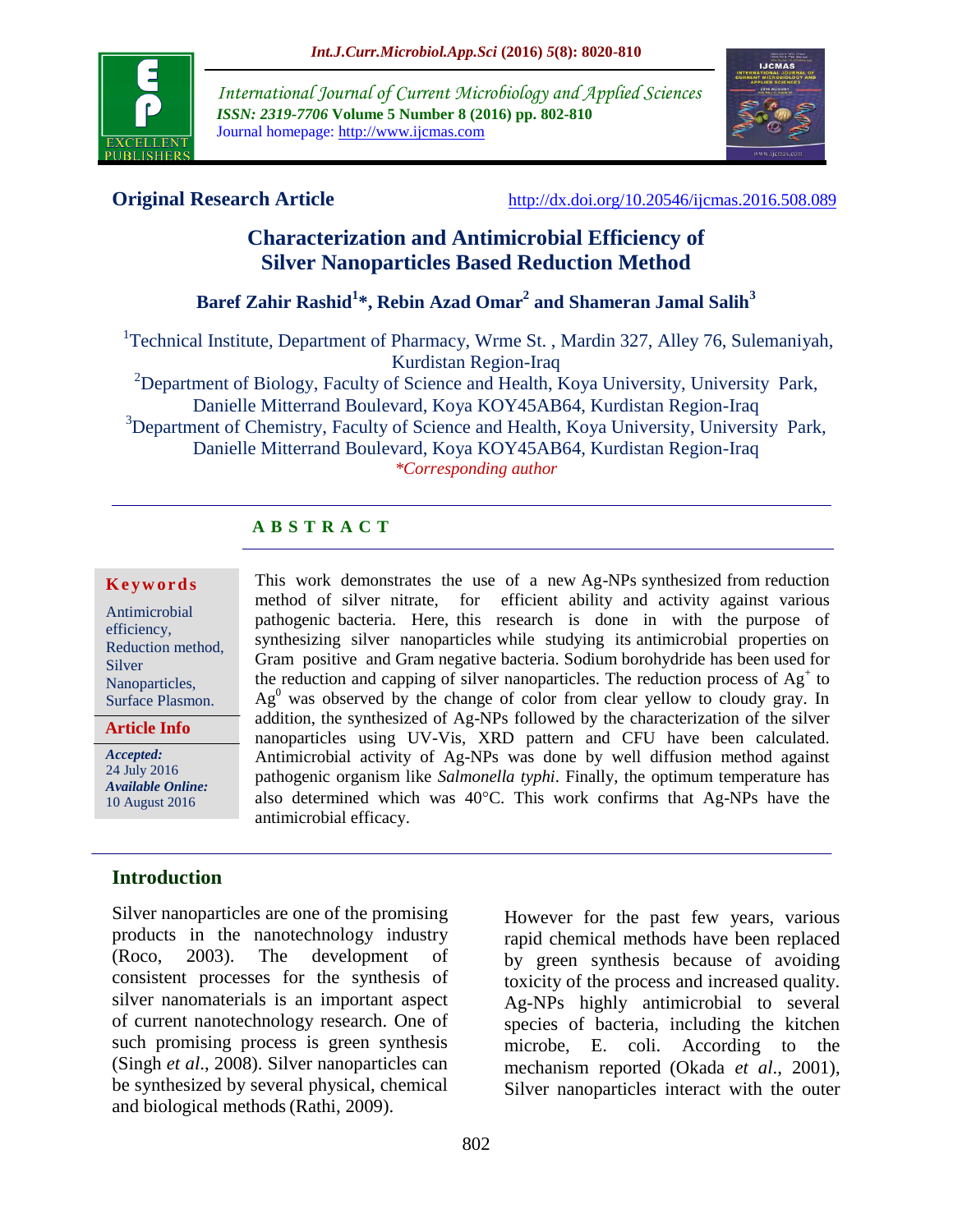membrane of bacteria, and arrest the respiration and some other metabolic pathway that leads to the death of the bacteria. New technology advances in reducing Silver compound chemically to nanoscale sized particles have enabled the integration of this valuable antimicrobial into a larger number of materials—including plastics, coatings, and foams as well as natural and synthetic fibers. Nano-sized silver have already provides a more durable antimicrobial protection, often for the life of the product (Rathi, 2009; Okada *et al*., 2001; Qian *et al*., 2008). Current research in inorganic nanomaterials having good antimicrobial properties has opened a new era in pharmaceutical and industries. Silver is the metal of choice as they hold the promise to kill microbes effectively. Silver nanoparticles have been recently known to be a promising antimicrobial agent that acts on a broad range of target sites both extracellularly as well as intracellarly (Yakes *et al*., 2010). Silver nanoparticles shows very strong bactericidal activity against gram positive as well as gram negative bacteria including multiresistant strains, and also it was found to be in few studies (Esaki, 1999). Hence there is a huge scientific progress in the study of biological application of ZnO and Ag and metal NPs (Ren *et al*., 2009). Ag-NPs can be synthesized through many different routes. The routes can be divided into three broad categories, which are physical vapor disposition, ion implantation and wet chemistry. The  $Ag<sup>f+</sup>$  in silver nitrate undergoes reduction to become silver molecule. The formula is shown in Equation 1.

 $\text{Ag}^{1+} \to \text{Ag}^{0}$  -------- (1)

#### **Materials and Methods**

Silver nanoparticles was synthesized and developed for the present work consistently

produced stable yellow colloidal silver, provided the conditions are properly controlled. The silver nitrate (>99% AgNO3) and sodium borohydride (99% NaBH4) were available from chemistry department/ Koya University. Double distilled water was used. A large excess of sodium borohydride is needed both to reduce the ionic silver and to stabilize the silver nanoparticles that form. A 10 ml volume of 1.0 mM silver nitrate was added dropwise (about 1drop/second) to 30 ml of 0.5 mM sodium borohydride solution that had been chilled in an ice bath (Eq. 2). The reaction mixture was stirred vigorously on a magnetic stir plate. The solution turned light yellow (Fig. 1 and 2) after the addition of 2 ml of silver nitrate and a cloudy gray when all of the silver nitrate had been added. The entire addition took about three minutes, after which the stirring was stopped and the stir bar removed.

AgNO<sub>3</sub>+NaBH<sub>4</sub>→Ag+
$$
\frac{1}{2}
$$
H<sub>2</sub>+ $\frac{1}{2}$ B<sub>2</sub>H<sub>6</sub>+NaN  
O<sub>3</sub>-----(2)

The Ag nanoparticles that form are stabilized by a protective layer of borohydride ions.

#### **Antibiotic disc preparation**

The stock was prepared from 100 mg of Ag-NPs dissolved in 10 ml distilled water and filter paper discs. Then, filter paper discs immersed with stock of Ag-NPs, therefore kept the impregnated discs in incubator at 37°C for 2 h further drying (Nam *et al*., 1886).

#### **Antibacterial assay**

Antibacterial activities of the synthesized Ag-NPs were determined using the disc diffusion assay method, is a means of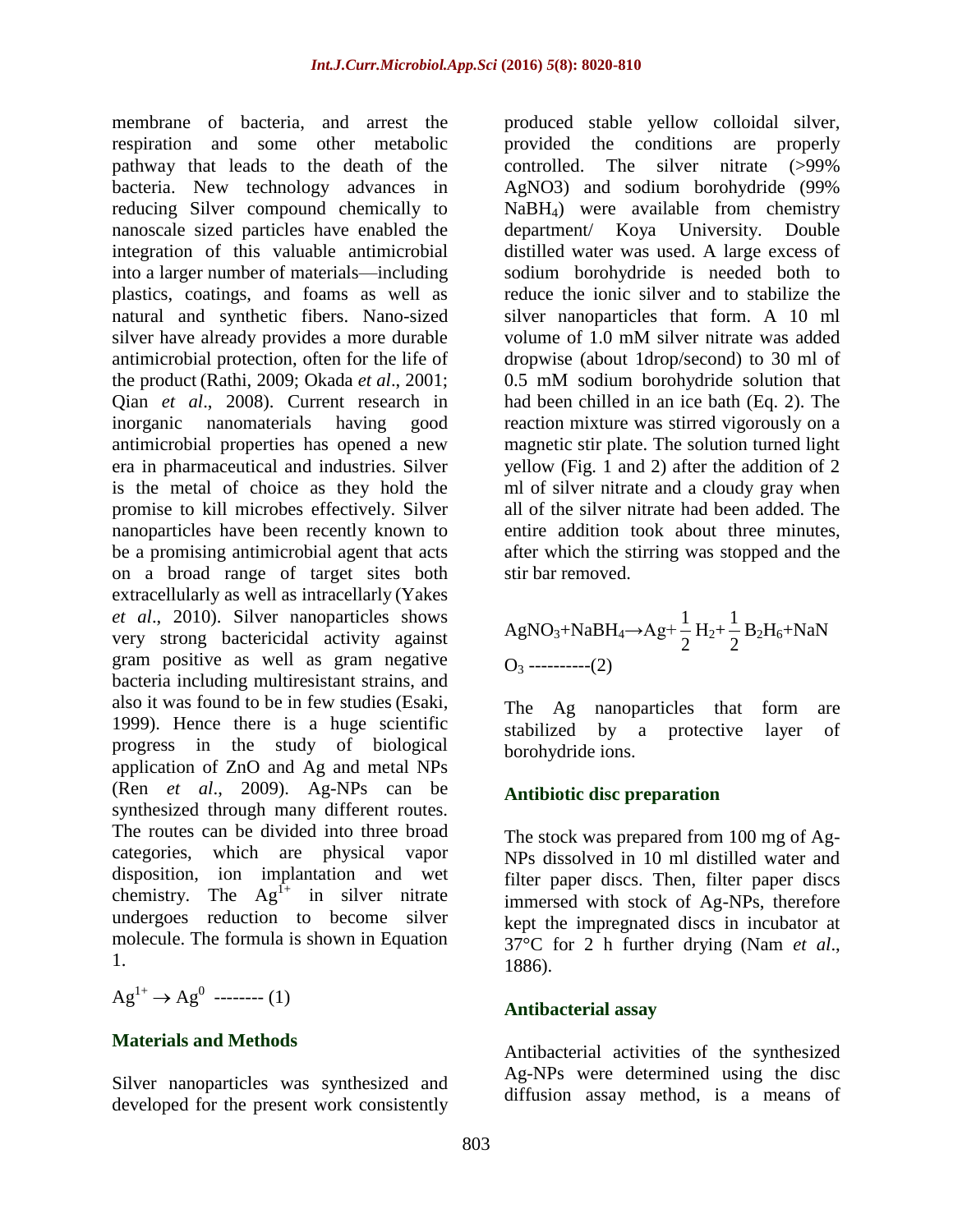measuring the effect of an antimicrobial agent against bacteria grown in culture. The bacteria in question are swabbed uniformly across a culture plate (Cui *et al*., 2001). A filter-paper disk, impregnated with the compound to be tested, is then placed on the surface of the agar. The compound diffuses from the filter paper into the agar.

The concentration of the compound will be highest next to the disk, and will decrease as distance from the disk increases. If the compound is effective against bacteria at a certain concentration, no colonies will grow where the concentration in the agar is greater than or equal to the effective concentration. This is the zone of inhibition (Chung *et al*., 2014). Thus, the size of the zone of inhibition is a measure of the compound's effectiveness: the larger the clear area around the filter disk, the more effective the compound. Approximately (20 ml) of molten and cooled media (Nutrient agar) was poured in sterilized Petri dishes. The plates were left overnight at room temperature to check for any contamination to appear.

The bacterial test organisms were grown in nutrient broth for 24 h (Salih *et al*., 2016; Chung *et al*., 2014; Franci *et al*., 2015). A (100 ml) nutrient broth culture of each bacterial organism was used to prepare bacterial lawns. Antibiotic disks of 5 mm in diameter were impregnated with Ag-NPs solution  $(100\mu\text{g/ml})$ .

The plates were incubated at  $37^{\circ}$ C and were evaluated for evidence of zones of inhibition, which appeared as a clear area around the wells. The diameter of such zones of inhibition was measured using a meter ruler and the mean value for each organism was recorded and expressed in millimeter (Mirzajani *et al*., 2011).

## **Results and Discussion**

## **Characterization of UV-Visible Spectrophotometers**

Generally metal nanoparticles such as in Ag, the conduction band and valence band lie very close to each other in which electrons move freely. These free electrons give rise to a surface Plasmon resonance (SPR) absorption band (Mohanty *et al*., 2012; Markowska *et al*., 2013) occurring due to the collective oscillation of electrons of Ag-NPs in resonance with the light wave. Classically, the electric field of an incoming wave induces a polarization of the electrons with respect to much heavier ionic core of silver nanoparticles. As a result a net charge difference occurs this in turn acts as a restoring force. This creates a dipolar oscillation of all the electrons with the same phase (Salih *et al*., 2016).

When the frequency of the electromagnetic field becomes resonant with the coherent electron motion, a strong absorption takes place, which is the origin of the observed color. Here the color of the prepared Ag-NPs is dark reddish brown. This absorption strongly depends on the particle size, dielectric medium and chemical surroundings. Small spherical nanoparticles (< 20nm) exhibit a single surface plasmon band<sup>8</sup>. The UV/Vis absorption spectra of the Ag-NPs are shown in the Fig. 4. The absorption peak is obtained in the visible range at 417 nm. With the above mentioned concentration.

## **Examine of Sodium Borohydride Dosage**

The absorbance maxima of silver nanoparticles were synthesized from 0.5mM sodium borohydride at 417nm by reduction method.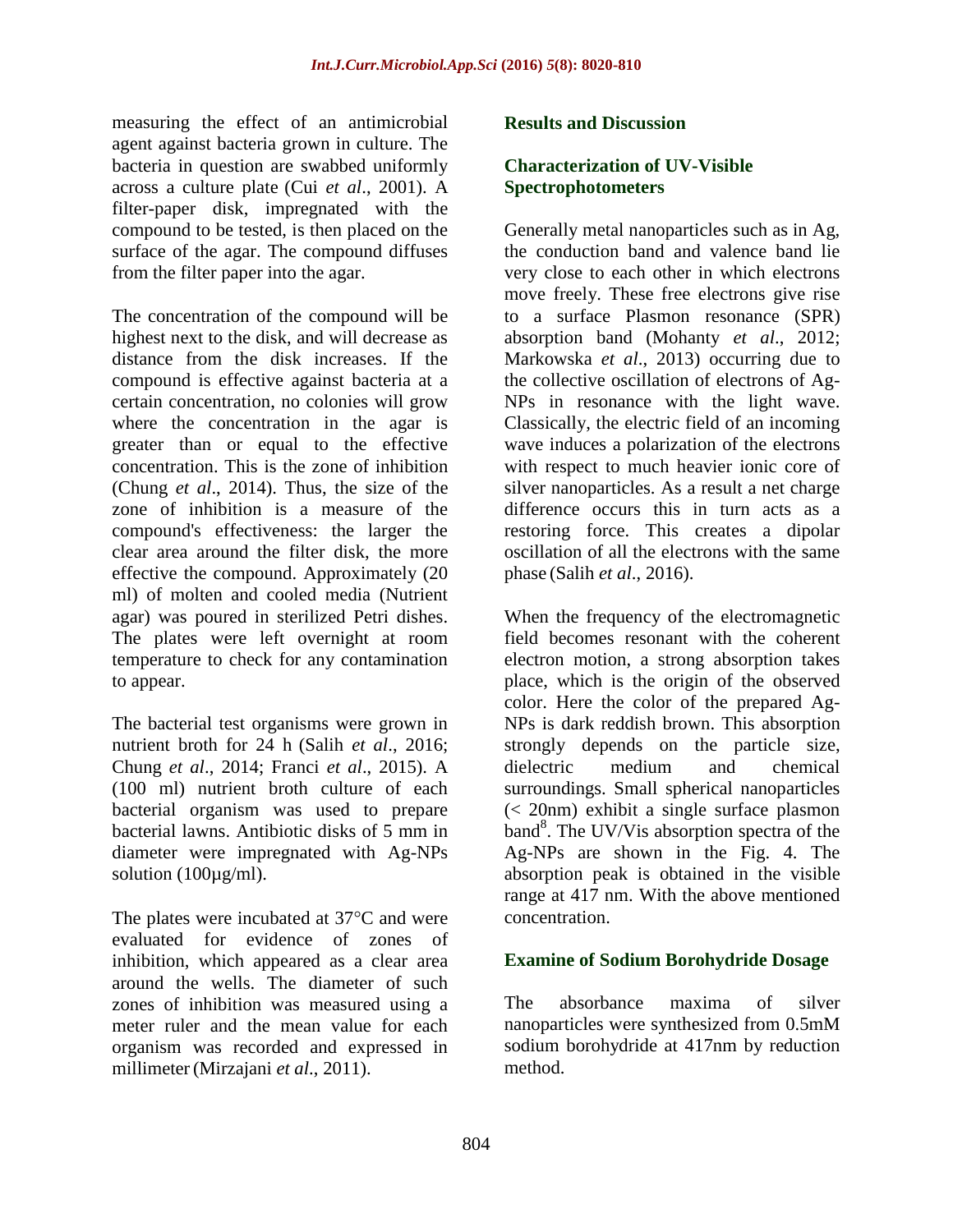## **XRD Analysis**

The typical powder XRD pattern of the prepared nanoparticles is shown in Fig. 6. The data shows diffraction peaks at  $2\theta$  = 38.2°, 44.4°, 64.6°, 77.5°, and 81.7°, which can be indexed to (111), (200), (220), (311), and (222) planes of pure silver. Thus, confirmed that the main composition of the nanoparticles was silver. It is also found that there are some little peaks which match with the standard XRD data. The silver carbonate formation may be attributed to carbon dioxide in atmosphere. Therefore the product should be conserved in an airproof condition.

## **Ag-NPs efficacy Against Pathogenic Bacteria**

The antibacterial activity of silver nanoparticles was evaluated against S. Typhi bacteria of using well diffusion technique.

The minimal bactericidal concentration values of Ag-NPs against S. Typhi were investigated in the range of 30 μl/5ml or 1.08 μg/1ml.These results suggest that Ag-NPs can be used as effective growth inhibitors in various microorganisms, making them applicable to diverse medical devices and antimicrobial control systems.

#### **Minimum inhibitory concentration (MIC)**

The minimum inhibitory concentration (MIC) was read after 24 h of incubation at 37°C. The MIC was determined as the lowest concentration that inhibited the visible growth of the used bacterium.

The absorbance values for both blank and the test tubes were measured at  $600 \text{nm}^{17}$ . The MIC values of Ag-NPs against the bacterial strains were observed in the range of 20-30 μl, indicating very well bacteriostatic activity of the antibacterial agents. Against S. Typhi, the MIC value was found to be 20 μl/5ml (v/v), or 0.72 μg/1ml (w/v).

The obtained data were confirmed by CFU (which is measure of viable bacteria) after loading Ag-NPs with adequate dilution and plating on proper growth media followed by incubating at  $35^{\circ}$ C. In addition, colony forming units calculated by the number of bacteria per milliliter or gram of sample via dividing the number of colonies by the dilution factor.

The CFU/ml can be calculated using the equation below:

CFU/ml=(No. of colonies x dilution factor)/Volume of culture plate (3)

| Conc. of Ag-NPs (mg/L) | Inhibition zone dimeter (mm) |        |                                |
|------------------------|------------------------------|--------|--------------------------------|
| x                      | <b>Median</b>                |        | <b>Upper Limit Lower Limit</b> |
| 0.000                  | 0.000                        | 0.000  | 0.000                          |
| 20.000                 | 15.940                       | 15.940 | 15.940                         |
| 40.000                 | 23.050                       | 23.050 | 23.050                         |
| 60.000                 | 31.720                       | 31.720 | 31.720                         |
| 80.000                 | 37.010                       | 37.010 | 37.010                         |
| 100.000                | 42.590                       | 42.590 | 42.590                         |

## **Table.1** Data measured of Ag-NPs and zone diameter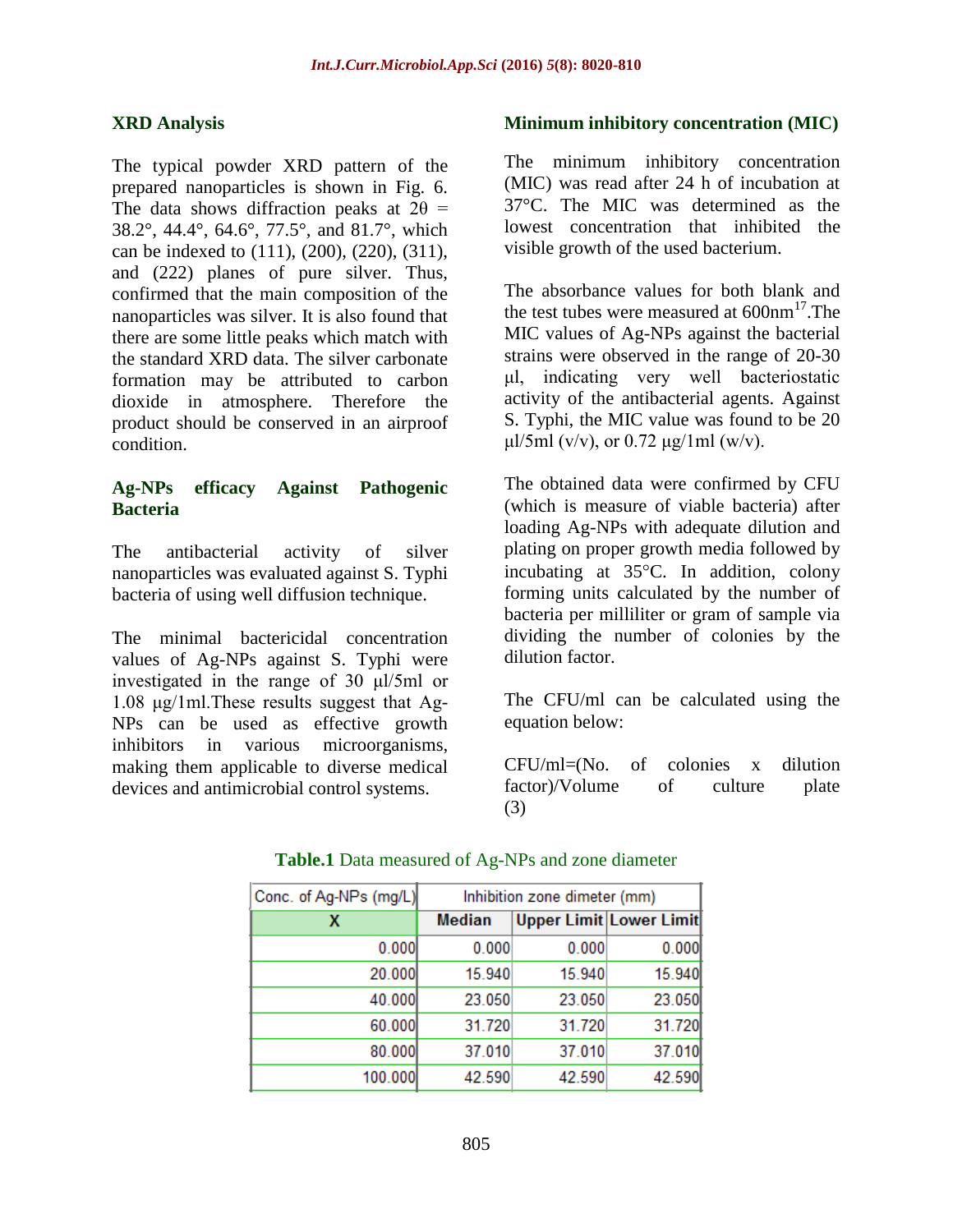

Fig.1 Solution of Ag-NPs (color change from clear yellow to cloudy gray)

**Fig.2** Prepared Ag-NPs (gray color)



**Fig.3** Repulsive forces separate Ag-NPs with adsorbed borohydride

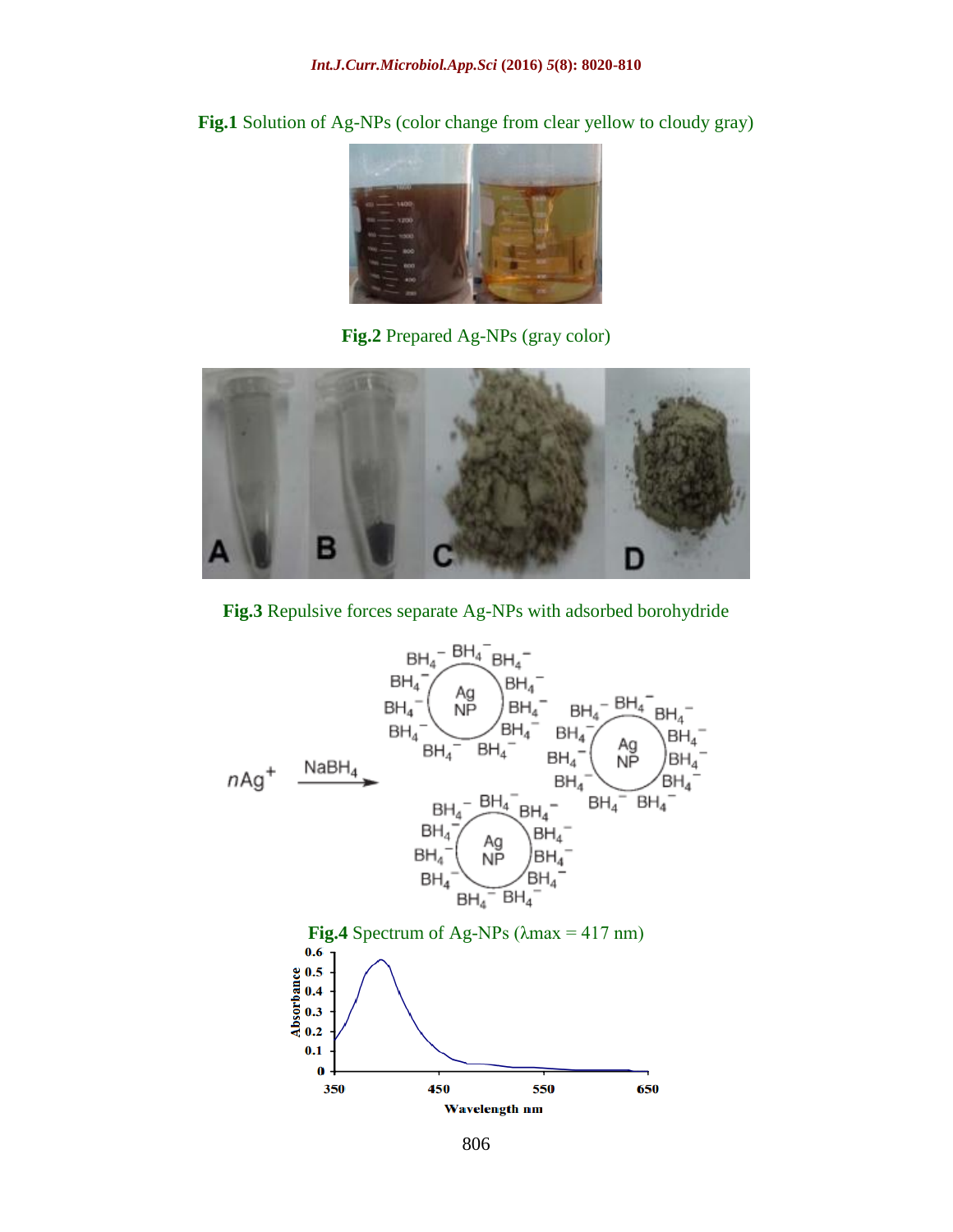

**Fig.5** At 417 nm reduction reaction with 0.5 mM Sodium Borohydride





**Fig.7** Image of *S. typhi* control and loaded Ag-NPs in different dosage

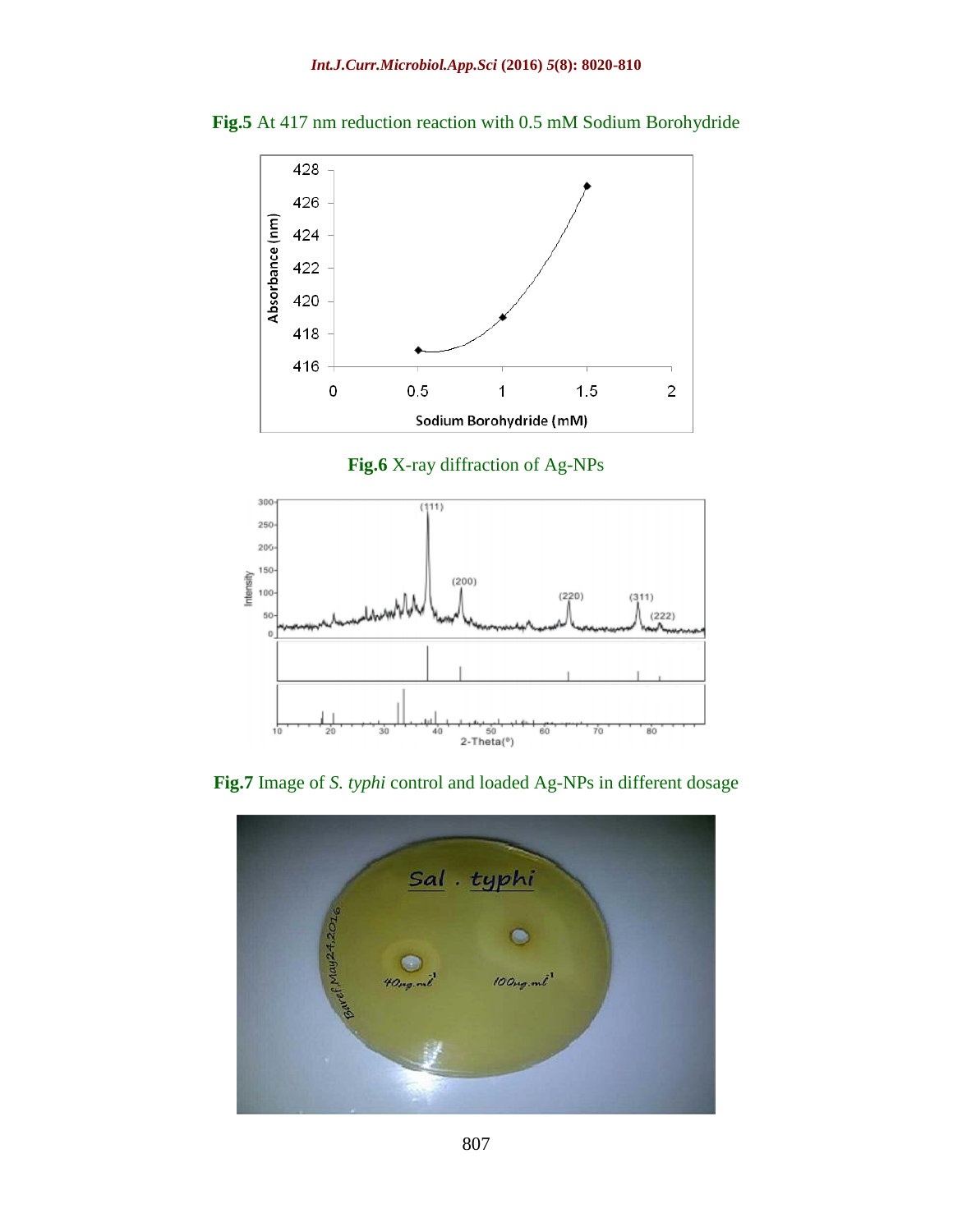

**Fig.8** Effect of various concentration of synthesized Ag-NPs





**Fig.10** Study of Temp. on synthesized Ag-NPs

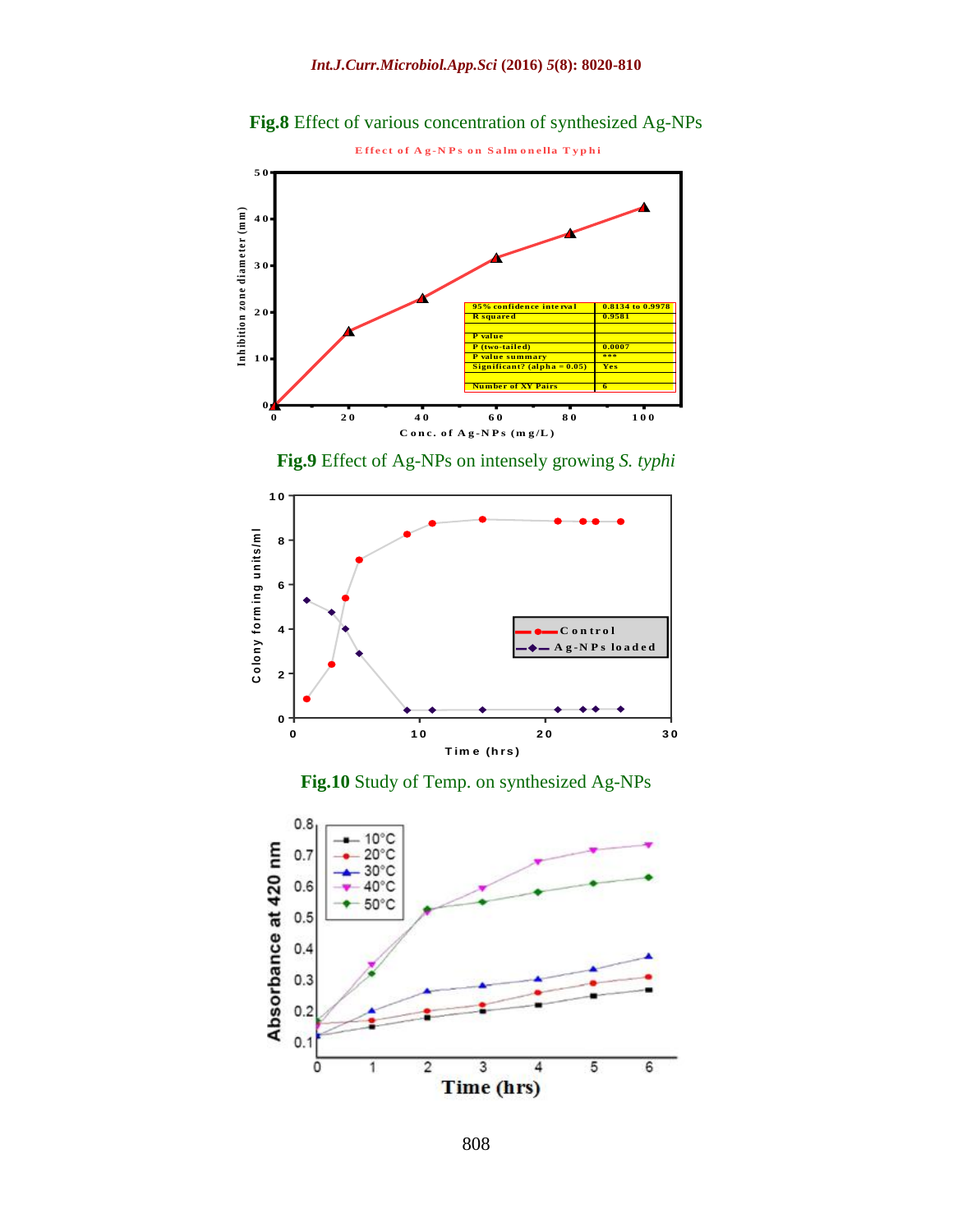## **Study of Temperature on Synthesized Ag-NPs**

The temperature have significant effect on the rate of chemical synthesis, the effect of temperature was investigated by using various temperatures for the chemical reaction, from 10  $\rm{°C}$  to 50 $\rm{°C/6}$  hrs, and then evaluated by measuring the absorbance at 417 nm using a UV–Vis spectrophotometer. At 10-30 °C it was found that the rate of reaction was quite slow. The rate of chemical reaction did not increase significantly with increase in temperature, but as the temperature was raised to 40°C, notice that a significant increase in the rate of reaction was observed. The reaction rate of synthesized Ag-NPs was found to be quite similar at 40°C and 50°C. The reduction of Ag ions reached its maximum after 5 hrs, which could correspond to complete reduction of silver ions. The maximum reaction rate and reduction was obtained at 40°C. Consequently, it was considered as optimum temperature for reaction.

In conclusion, silver has always been superior as antimicrobial and has been used for this purpose for ages. This work demonstrates of synthesized silver nanoparticles was done by chemical reduction of silver nitrate used Sodium Borohydride. The ideal size of silver nanoparticles was achieved by 1 mM silver nitrate concentration. It also clearly demonstrated that the Ag-NPs showed increased antibacterial efficiency with increased dosage in comparison with the low concentration. The results also demonstrated that higher antibacterial activity was observed against S. Typhi in qualitative and quantitative tests. The synthesized nanoparticles offer stabilized nanoparticles suitable for both biomedical and industrial application. The studies on the combined use of Ag-NPs with other antimicrobial agents can help reduce the problem of toxicity and to avoid the potential for development of resistance and, above all, strongly enhance the microbicidal effect. The broad spectrum of bioactivity of Ag-NPs makes them promising agents not only to fight infections, but in many other biomedical areas It can be expected that interest in Ag-NPs will continue to grow, and that this will lead to the development of new possibilities for its applications.

# **References**

- Chung, P.Y., Toh, Y.S. 2014. Anti-biofilm agents: recent breakthrough against multi-drug resistant Staphylococcus aureus. *Pathogens and Dis.,* 70: 231– 9.
- Cui, Y., Wei, Q., Park, H., Lieber, C.M. 2001. Nanowire nanosensors for highly sensitive and selective detection of biological and chemical species. *Sci.,* 17: 1289–1292.
- Esaki, L. 1999. The evolution of nanoscale quantum effects in semiconductor physics. *Nano Structured Mater.,* 12: l–8.
- Franci, G., Falanga, A., Galdiero, S., Palomba, L., Rai, M., Morelli, G. and Galdiero, M. 2015. Silver Nanoparticles as Potential Antibacterial Agents. *Mol.,* 20: 8856- 8874.
- Grosse, S., Evje, L,. Syversen, T. 2013. Silver nanoparticle-induced cytotoxicity in rat brain endothelial cell culture. *Toxicol. in vitro,* 27: 305- 13.
- Gurunathan, S., Han, J.W., Kwon, D.H., Kim, J.H. 2014. Enhanced antibacterial and anti-biofilm activities of silver nanoparticles against Gramnegative and Gram-positive bacteria. *Nanoscele Res. Lett.,* 9: 373 – pag.1- 17.